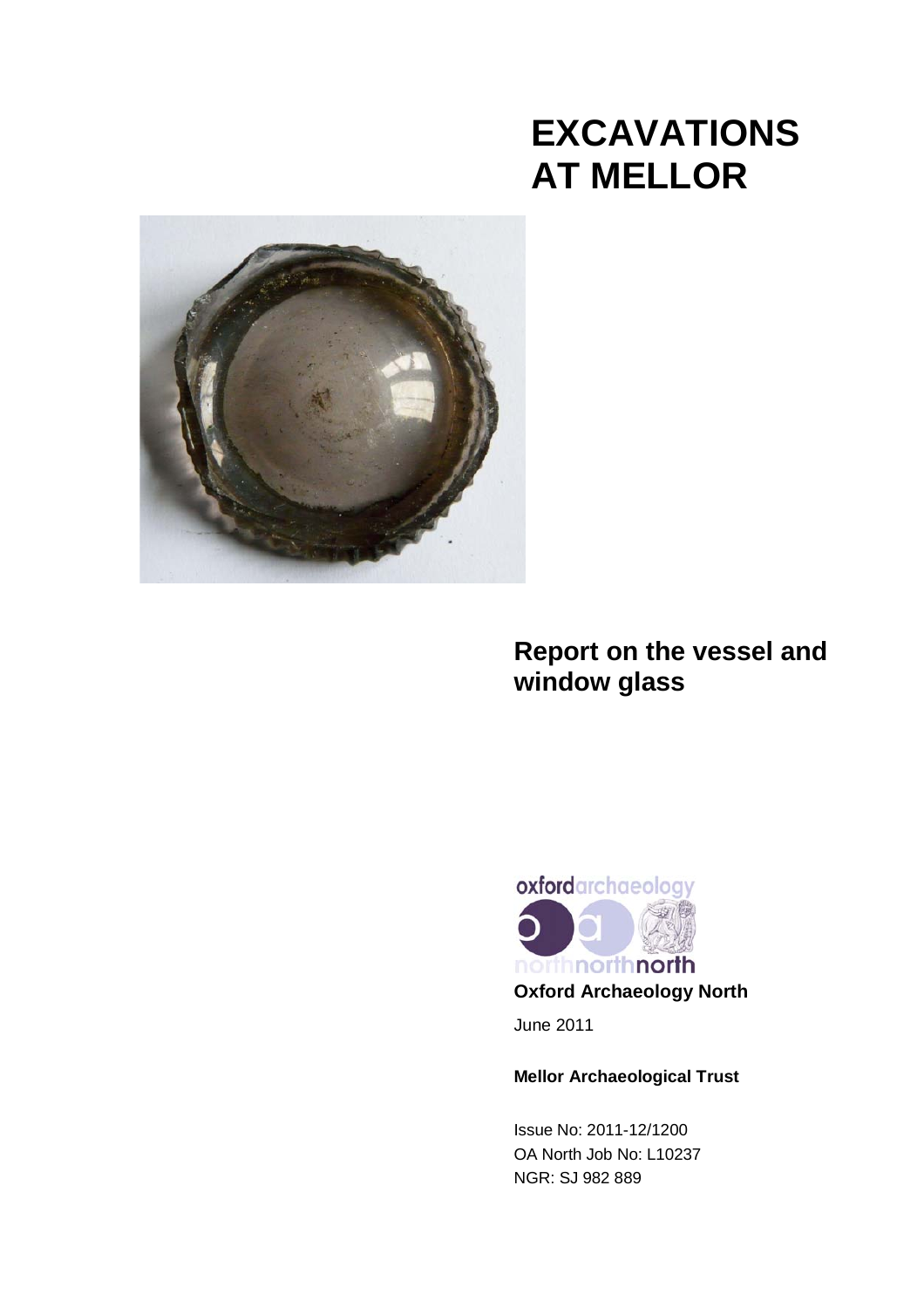| <b>Document Title:</b> | <b>EXCAVATIONS AT MELLOR</b> |  |
|------------------------|------------------------------|--|
|                        |                              |  |

**Document Type:** Report on the vessel and window glass

**Client Name:** 

 $\lambda$ 

**Mellor Archaeological Trust** 

**Issue Number: OA Job Number: National Grid Reference:**  2011-12/1200 L10237 SJ 982 889

Prepared by: Position: Date:

Christine Howard-Davis **Finds Manager** June 2011

Checked by: Position: Date:

Signed funner Rachel Newman Senior Executive Officer - Research and Publication June 2011

#### **Oxford Archaeology North**

Mill 3, Moor Lane Mills Moor Lane Lancaster LA1 1GF t: (0044) 01524 541000 f: (0044) 01524 848606

© Oxford Archaeology Ltd (2011)

Janus House Osney Mead Oxford OX2 0EA t: (0044) 01865 263800 f: (0044) 01865 793496

Oxford Archaeology Limited is a Registered Charity No: 285627

w: www.oxfordarch.co.uk e: info@oxfordarch.co.uk

#### Disclaimer:

This document has been prepared for the titled project or named part thereof and should not be relied upon or used for any other project without an independent check being carried out as to its suitability and prior written authority of Oxford Archaeology being obtained. Oxford Archaeology accepts no responsibility or liability for the consequences of this document being used for a purpose other than the purposes for which it was commissioned. Any person/party using or relying on the document for such other purposes agrees, and will by such use or reliance be taken to confirm their agreement to indemnify Oxford Archaeology for all loss or damage resulting therefrom. Oxford Archaeology accepts no responsibility or liability for this document to any party other than the person/party by whom it was commissioned.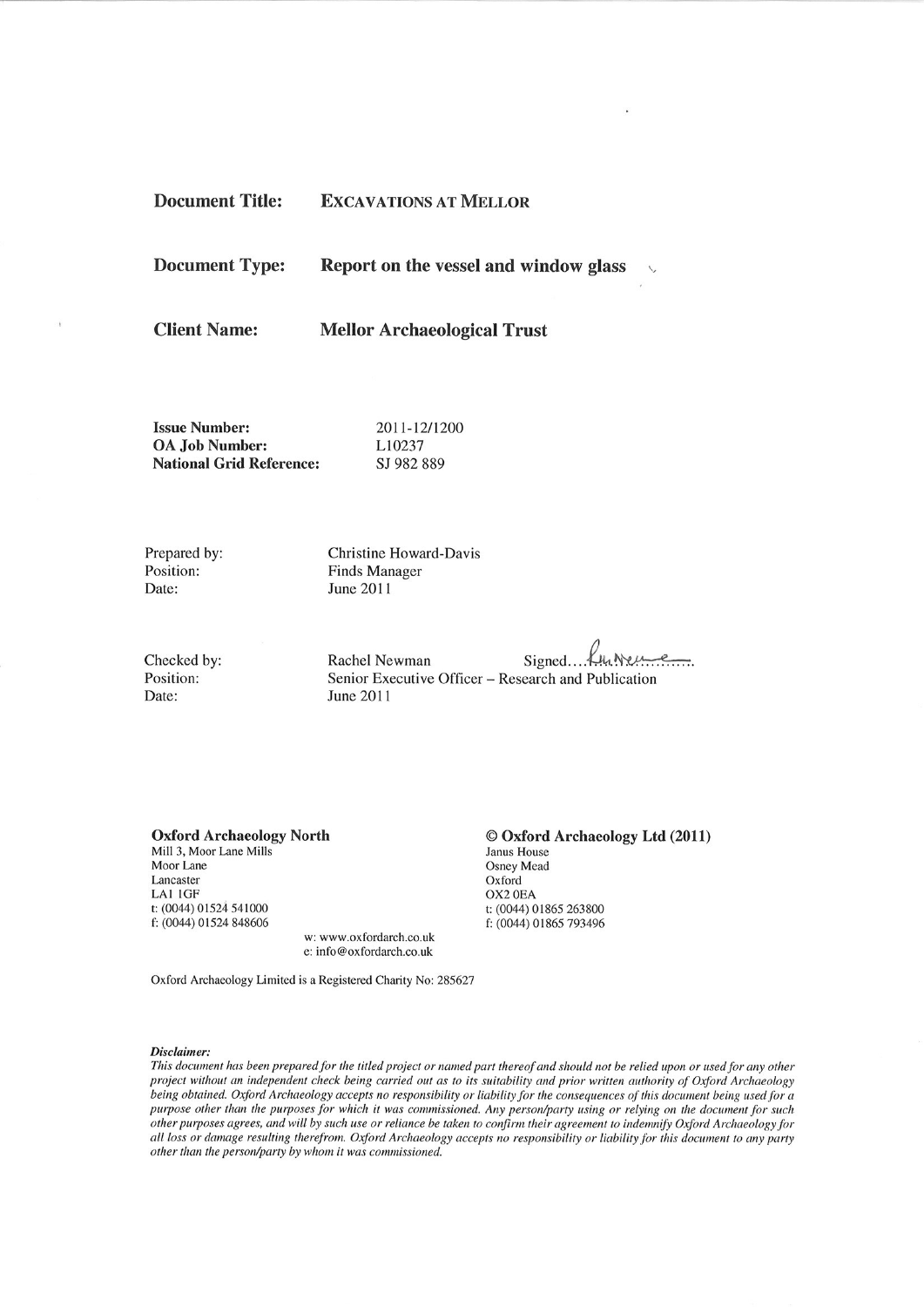## **MELLOR: FINDS**

| $1 \quad \blacksquare$ |  |
|------------------------|--|
| $2^{\circ}$            |  |
| $\mathbf{3}$           |  |
| $\boldsymbol{4}$       |  |
| $5^{\circ}$            |  |
| 6                      |  |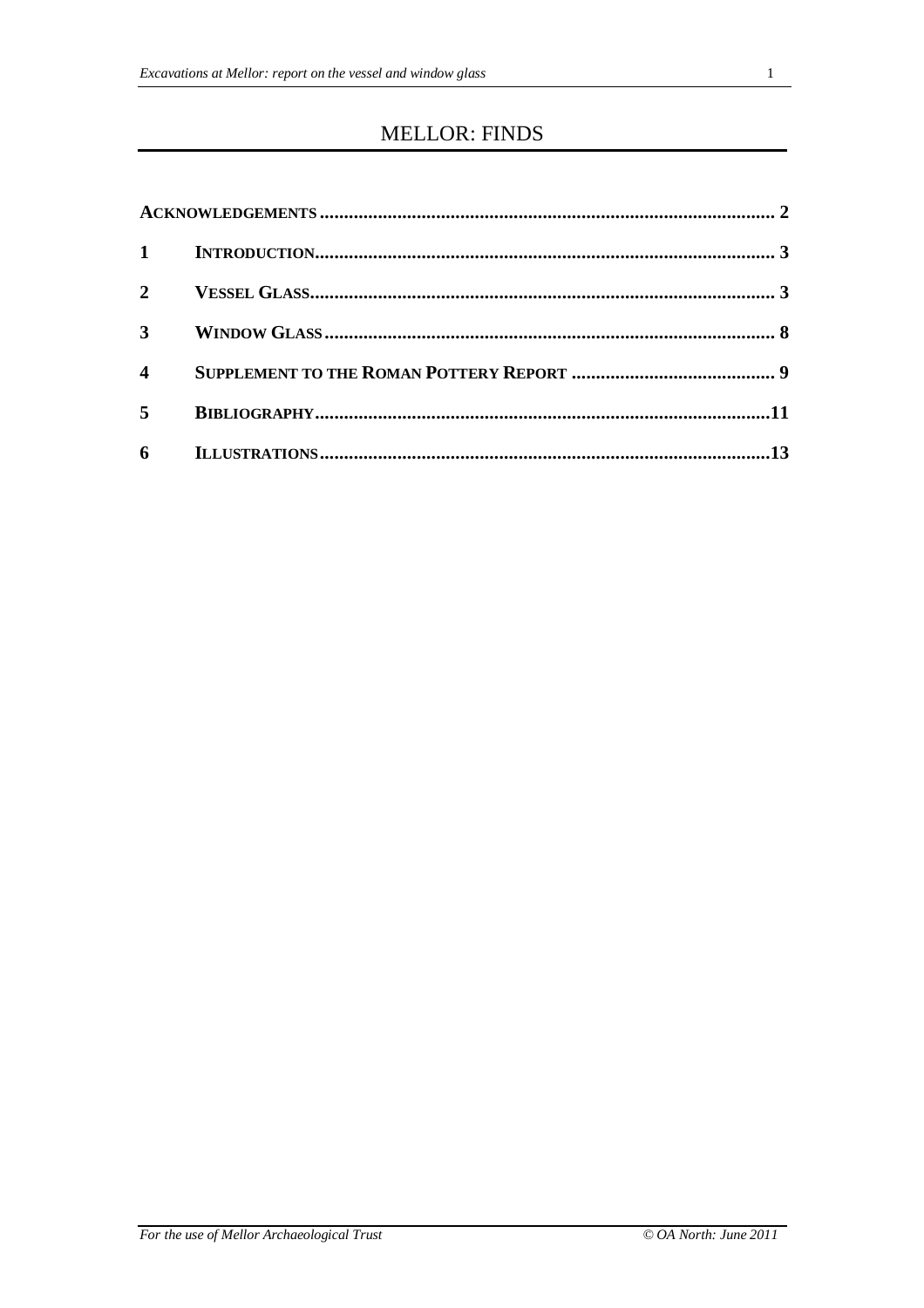Oxford Archaeology North is grateful to the Mellor Archaeological Trust, and its representative (Trustee) John Hearle, for commissioning this project. The analysis was undertaken by Christine Howard-Davis, who is grateful to John Roberts for providing information about the site and other classes of finds recovered.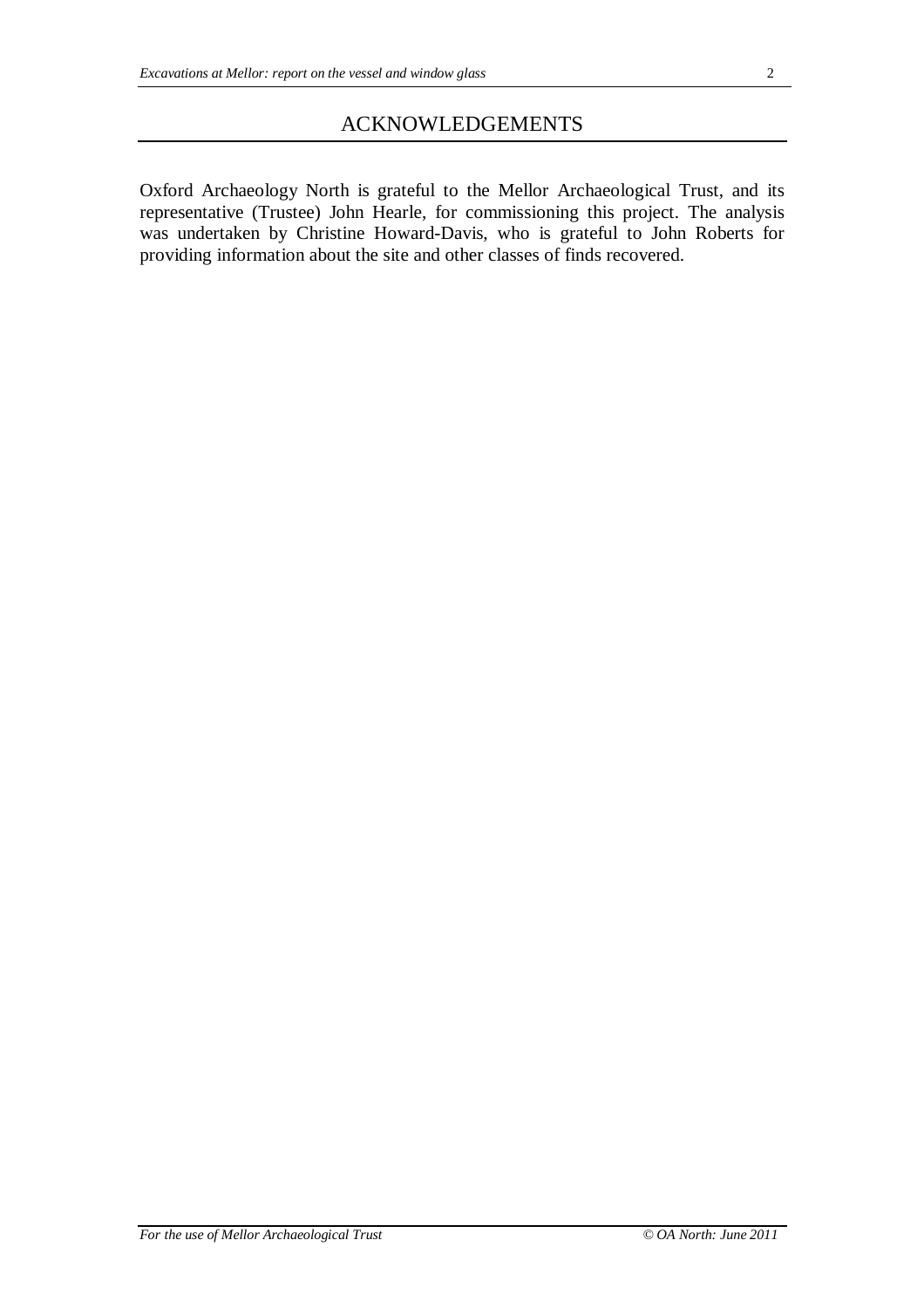## MELLOR: FINDS

#### **1 INTRODUCTION**

1.1 In 2010, Oxford Archaeology North (OA North) was commissioned by the Mellor Archaeological Trust to report on a limited range of finds, principally the metalwork, from a succession of excavations at or around the Old Vicarage, Mellor (SJ 982 889). These were undertaken annually, and included work from 1998 to 2009 (Site codes OVM98 to OVM09). These reports were submitted in 2011, and OA North was subsequently commissioned to produce a further report on the vessel and window glass from the site, and to prepare a comment on a small number of fragments of Romano-British pottery, to add to an extant specialist report.

#### **2 VESSEL GLASS**

- 2.1 In all, 953 fragments of glass were examined, 652 of vessel glass and the remainder flat glass, most likely to be from windows. They vary in their state of preservation, but in general survive remarkably well. There is occasional iridescence, some surface dulling, and, on occasion, fragments are quite scratched and abraded. Fragment size is generally small, with few vessels represented by more than three fragments. As a result of this, it has proved impossible to provide any valid estimate of the number of vessels present, although it is clear that there were considerable numbers. On occasion, there were part-melted fragments, and it seems likely that a substantial proportion of the assemblage derives from domestic middens, which could account for its highly fragmentary nature.
- 2.2 Like other finds from the site, most of the assemblage was unstratified, or from highly disturbed topsoils, and thus there is little to be gained from a consideration of their stratigraphic position. It is clear, however, that the vessel glass was particularly concentrated in Trench 15 (excavated in 2001), with lesser concentrations in Trench 1 (2002), Trench 24 (2004), and Trench 70 (excavated in 2009), although there do not appear to be any particular trends in the material from these locations (Table 1).

| <b>Excavation season</b> | Site sub-division               | <b>Vessel</b>               | Window |  |
|--------------------------|---------------------------------|-----------------------------|--------|--|
| OVM (year unspecified)   | General unstratified            |                             |        |  |
| OVM98                    | Context 1, trench unspecified   | 4                           | 4      |  |
|                          | Context 106, trench unspecified |                             |        |  |
| OVM <sub>99</sub>        | General unstratified            | 2                           | 0      |  |
|                          | Trench 3                        | 9                           | 5      |  |
| OVM <sub>00</sub>        | General unstratified            | 4                           | 4      |  |
|                          | Trench 1                        | $\mathcal{D}_{\mathcal{L}}$ | 7      |  |
|                          | Trench 2                        | 10                          | 12     |  |
|                          | Trench 3                        | 12                          | 5      |  |
| OVM <sub>01</sub>        | Context 1, trench unspecified   | 23                          | 15     |  |
|                          | Context 2, trench unspecified   |                             | 2      |  |
|                          | Trench 15                       | 82                          | 26     |  |
| OVM02                    | Trench 1                        | 48                          | 31     |  |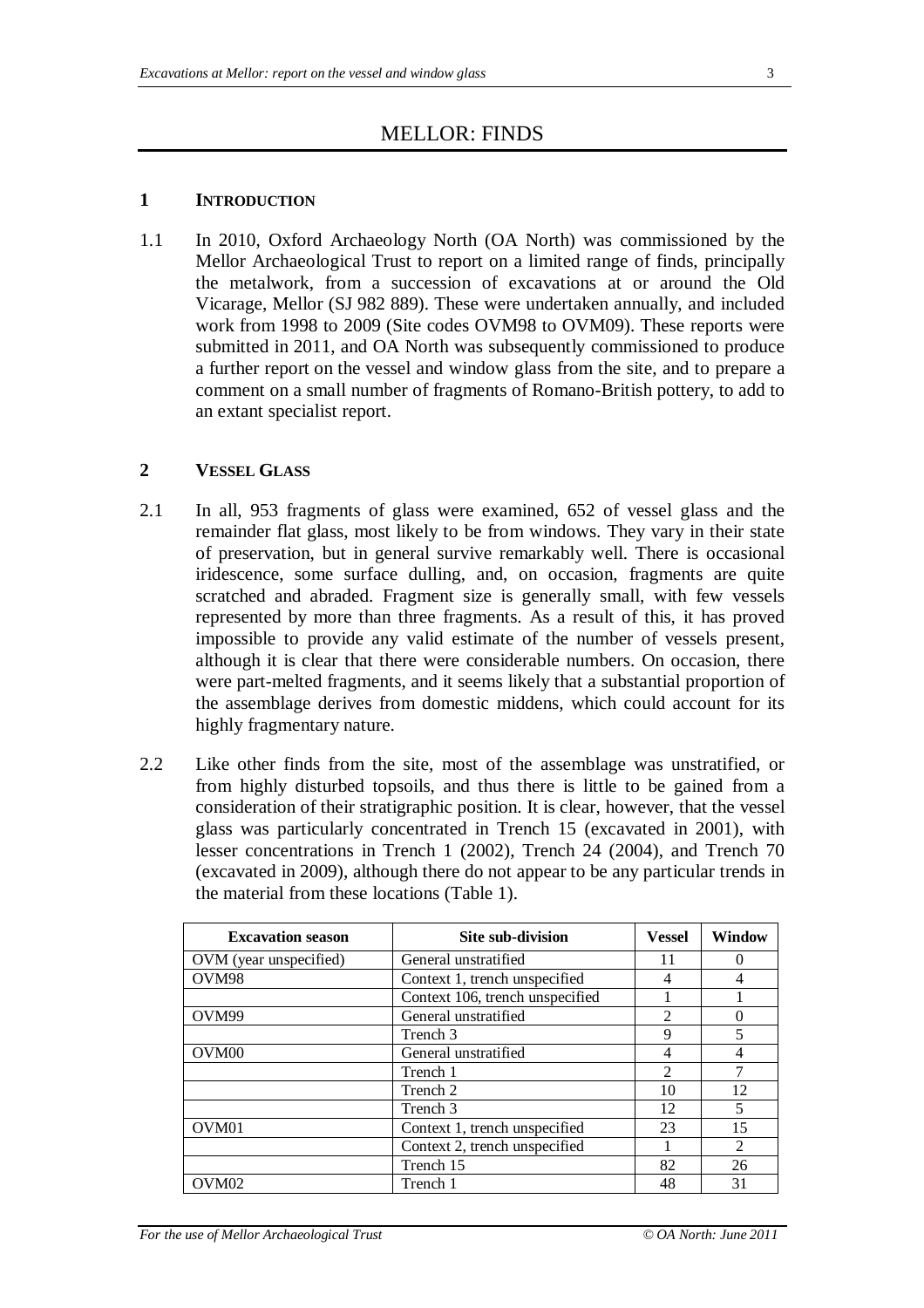|                   | Trench 2                        | 36             | 4              |
|-------------------|---------------------------------|----------------|----------------|
|                   | Trench 3                        | 1              | 1              |
|                   | Trench 16                       | $\overline{2}$ | $\Omega$       |
|                   | Trench 25                       | $\mathbf{1}$   | 1              |
| OVM <sub>03</sub> | Context 440, trench unspecified | $\overline{4}$ | 1              |
|                   | Trench <sub>3</sub>             | 24             | $\mathbf{1}$   |
|                   | Trench 6                        | 15             | 8              |
|                   | Trench 7                        | 12             | 10             |
|                   | Trench 18                       | 29             | 17             |
|                   | Trench 21                       | 16             | 21             |
|                   | Trench 23                       | 18             | 9              |
|                   | Trench 24                       | 9              | $\overline{5}$ |
| OVM <sub>04</sub> | Trench 17                       | $\overline{3}$ | $\overline{2}$ |
|                   | Trench 26                       | $\overline{7}$ | $\overline{5}$ |
|                   | Trench 27                       | 41             | 15             |
|                   | Trench 31                       | $\mathbf{1}$   | $\Omega$       |
| OVM <sub>05</sub> | Trench 35                       | 6              | $\overline{2}$ |
|                   | Trench $36$                     | 27             | 15             |
|                   | Trench 37                       | 11             | $\overline{3}$ |
| OVM <sub>06</sub> | General unstratified            | 31             | 6              |
|                   | Trench 43                       | 29             | 11             |
|                   | Trench 44                       | $\overline{5}$ | 3              |
|                   | Trench 45                       | $\overline{1}$ | $\overline{2}$ |
|                   | Trench 46                       | 12             | $\mathbf{1}$   |
|                   | Trench 49                       | 45             | $\overline{7}$ |
|                   | Trench 51                       | $\overline{7}$ | 13             |
| OVM <sub>09</sub> | General unstratified            | 1              | $\overline{0}$ |
|                   | Trench 70                       | 40             | 16             |
|                   | Trench 71                       | 9              | 10             |
| <b>Total</b>      |                                 | 652            | 301            |

*Table 1: Distribution of vessel and window glass*

- 2.3 *Roman material:* despite the expectation that there might be Roman vessel glass, based on the presence of Roman pottery and other finds from the site, no Roman vessel or window glass was noted.
- 2.4 *Medieval and early post-medieval vessel glass (to* **c** *1670):* some 27 fragments were recognised as being fine table glass of very late medieval/early postmedieval date, and the principal interest of the entire assemblage lies with these vessels. All fragments were relatively small, but in remarkably good condition, most being completely unweathered, and with no sign of mineralisation, something to which some glass of this date can be very susceptible (Wilmott 2002, 7). Many of the vessels are in greenish high-potash glass, often referred to as 'forest glass', which, in the medieval period, was regarded as of poor quality (Charleston 2001, 257). Technological improvements in the early sixteenth century (*op cit*, 258) gave a better-quality product, and the good condition of this kind of glass from Mellor suggests strongly that it all dates to the mid-sixteenth century or later. Early seventeenth-century glasshouses have been excavated at Bickerstaff, near Ormskirk, in Lancashire (dated to *c* 1600; Hurst Vose 1995) and Haughton Green, Denton, near Manchester (dated to *c* 1615-53; Hurst Vose 1994), and it is quite likely that much, if not all, of the greenish glass from the site originates from one or the other. There are, in addition, several fragments in a greyish-colourless metal, sometimes known as *façon de Venise*, copying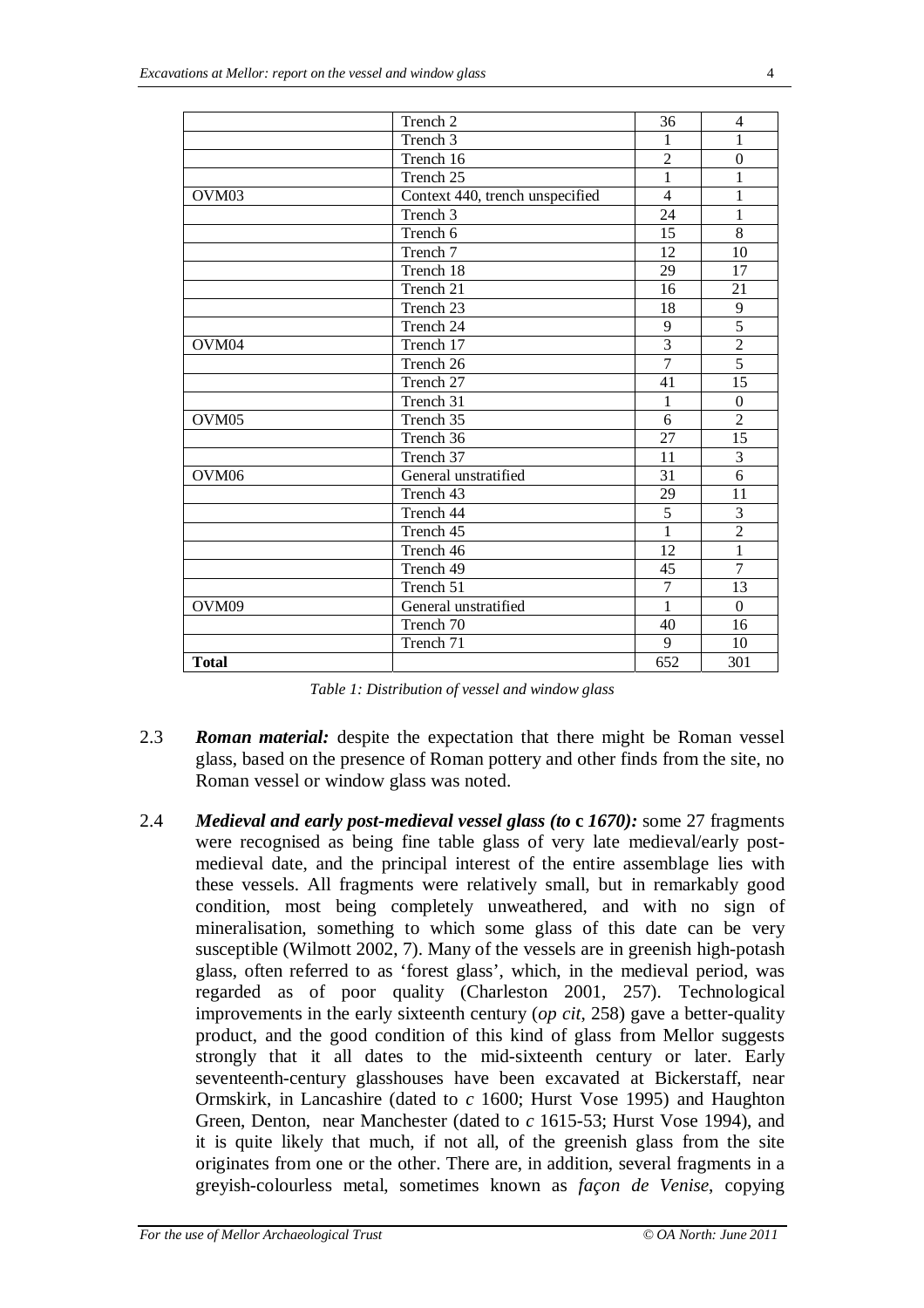expensive imports from Venice, and often made in the Low Countries (Wilmott 2002, 20). There are also three fragments in a deep manganese purple, the source for which has not been determined, although Hurst Vose (2011, 183) notes a few fragments of manganese-tinted glass from Bewsey Old Hall in Cheshire.

- 2.5 Most of the fragments are small and relatively undiagnostic as to vessel shape, but it is likely that most derived from cylindrical or pedestal beakers, widely used as beer glasses (Wilmott 2002, 36). Both were fashionable from the midlate sixteenth to the end of the seventeenth century, and both were in widespread use (Charleston 2005, 229). Whilst both vessel forms have similar rims, their bases differ significantly, and the few base fragments seen in this group are all from cylindrical beakers. The earliest (Plate 1) was unstratified, but from Trench 27 (2004), and is the complete base of a small, plain cylindrical beaker (the diameter of the base is *c* 50mm) in a greyish-colourless metal, having an applied base-ring with rigaree decoration around the base. The form was particularly common in the first half of the seventeenth century (Wilmott 2002, 37, type 1.1). Contemporary examples are known locally from Norton Priory, near Warrington (Hurst Vose 2008, 365, fig 254.73) and Chester (see, for instance, OA North 2011). Base fragments from Trenches 2 (OVM02, unstratified) and 3 (OVM00, context 3002) are from broadly similar beaker bases, this time in greenish glass and decorated with an opticblown net (*sensu* Wilmott 2002); both lack a base ring, suggesting them to be marginally later in date. A similar fragment, unstratified, but from Trench 26 (OVM04), appears to have optic-blown ribs, although at the base of the vessel they are extremely faint.
- 2.6 Rim fragments from similar vessels, or from larger pedestal beakers, also came from several trench assemblages. An upright rim, with ribbed and wrythen decoration, in *façon de Venise* glass (Plate 2) was from Trench 25 (OVM02, unstratified); similar rims in greenish forest glass were from Trench 18 (OVM03) context 301, and Trench 71 (OVM09), unstratified. An unusual rim fragment in dark red or purple (Plate 3) came from Trench 27 (OVM04, unstratified) and is probably decorated with thick-cut trailing (Wilmott 2002, 40); again, it can be dated to the mid-sixteenth to mid-seventeenth century. The remainder of the early post-medieval vessel fragments were very small and could not easily be assigned to a particular form. Most were in greenish glass, but there were two further dark red/purple fragments, clearly from a different vessel, in Trench 70, context 1 (OVM09). Most are probably from beakers, but there was also a small fragment from a brownish-colourless vessel with a constricted neck decorated with optic-blown ribs, from Trench 3, context 3002 (OVM00). A small fragment from the shoulder of a similarcoloured vessel, again with a constricted neck, was from Trench 15, context 1 (OVM01). A single small applied handle (Plate 4), in greyish-colourless *façon de Venise* glass, was unstratified from Trench 27, and is probably from a seventeenth-century bowl or posset, like those seen at Nonsuch Palace (Charleston 2005, 249).
- 2.7 There was also a small amount of more utilitarian greenish glass, probably locally sourced, from Bickerstaff and Haughton Green. The neck and rim of a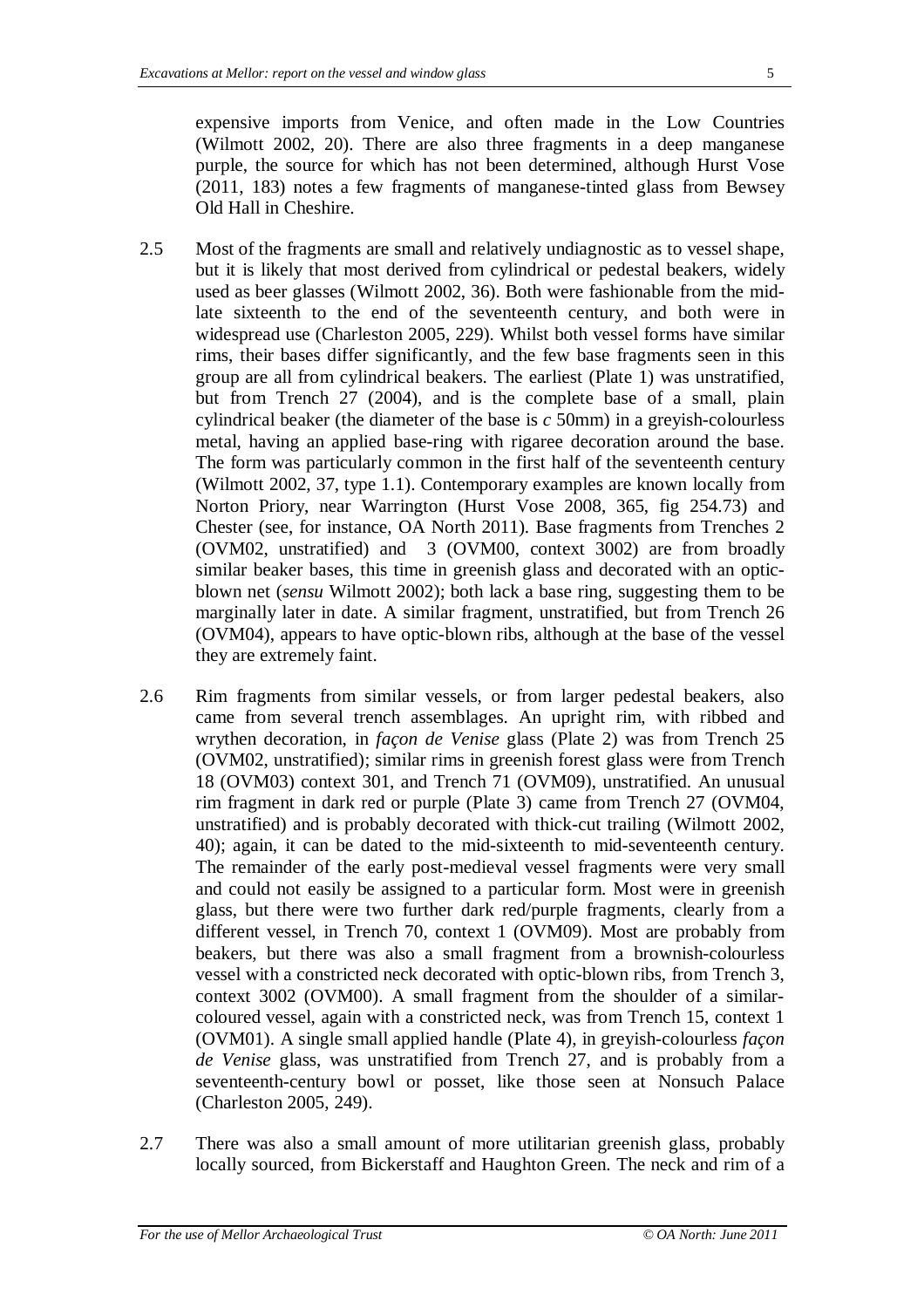small bottle (Plate 5) was found in Trench 3 (OVM00, context 3002). Its exact form cannot be determined, but it could derive from a small square-sectioned case bottle (Wilmott 2002, 87) or an apothecary's vial (Charleston 2005, fig 120.122), and dates to the later seventeenth century. It must be noted, however, that case bottles continued to be produced well into the eighteenth century (Noel Hume 1969, 62), and a probably eighteenth-century fragment came from Trench 1, context 1 (OVM02). A small base in dark green glass, found in the 2000 season (OVM00, unstratified), is also likely to be of seventeenth-century date, and although the form cannot be identified with confidence, could also be from an apothecary's vial.

- 2.8 There was a considerable amount of dark olive-green vessel glass (239 fragments, *c* 37% of the total vessel glass assemblage). This was characteristically used for wine bottles from the late seventeenth century, throughout the eighteenth (when it was at its most popular) and on into the nineteenth century (Noel Hume 1969, figs 8-13). Most of the datable vessels from Mellor can be placed in the late seventeenth to early eighteenth century on form; an early 'shaft and globe'-type bottle was unstratified in Trench 70 (OVM09), and can probably be dated to *c* 1650 (Wilmott 2002, 89). Others, from many of the trenches excavated, are of the squatter 'mallet' form, dated to the late seventeenth and early eighteenth centuries (Noel Hume 1969, figs 8, 9).
- 2.9 The amount of relatively expensive drinking vessels from the site seems to suggest that the later sixteenth and early seventeenth centuries were a prosperous time for the inhabitants of this part of Mellor. They seemed to have embraced the growing fashion for glass drinking vessels (replacing stoneware; Charleston 2005) with enthusiasm. In the later medieval period, fine glassware was the preserve of the wealthiest households (Keys 1998, 230), but in the sixteenth century, with the growth of the English glass industry, access to fine glassware was becoming easier, and its use was percolating down through the social classes (Wilmott 2002, 23). Silverware remained the material of choice for the vessels of the wealthiest, as can be seen in contemporary probate inventories (see, for instance, that of Sir Thomas Butler of Bewsey, dated 1579 (Lewis *et al* 2011, 18-19, table 1), which mentions both silverware and drinking glasses), but imported glassware, like the *façon de venise* bowl or posset from Trench 27, was undoubtedly a luxury item.
- 2.10 Without doubt, the residents were obtaining many of the 'forest glass' vessels from local producers, as several glasshouses are known in the locality and appear to have been supplying a number of local sites, including Norton Priory (Hurst Vose 2008) and Bewsey Old Hall (Hurst Vose 2011) in Cheshire, the inhabitants of both of which were probably of similar or higher social standing. Mellor was also obtaining more expensive luxury goods from further afield, with some of the drinking vessels possibly imported from the Low Countries. The presence of a significant quantity of dark green bottles, used for wine or other alcoholic drinks, seems a natural adjunct to the emphasis on high-quality drinking glasses, and again points to a certain concern for the better things in life.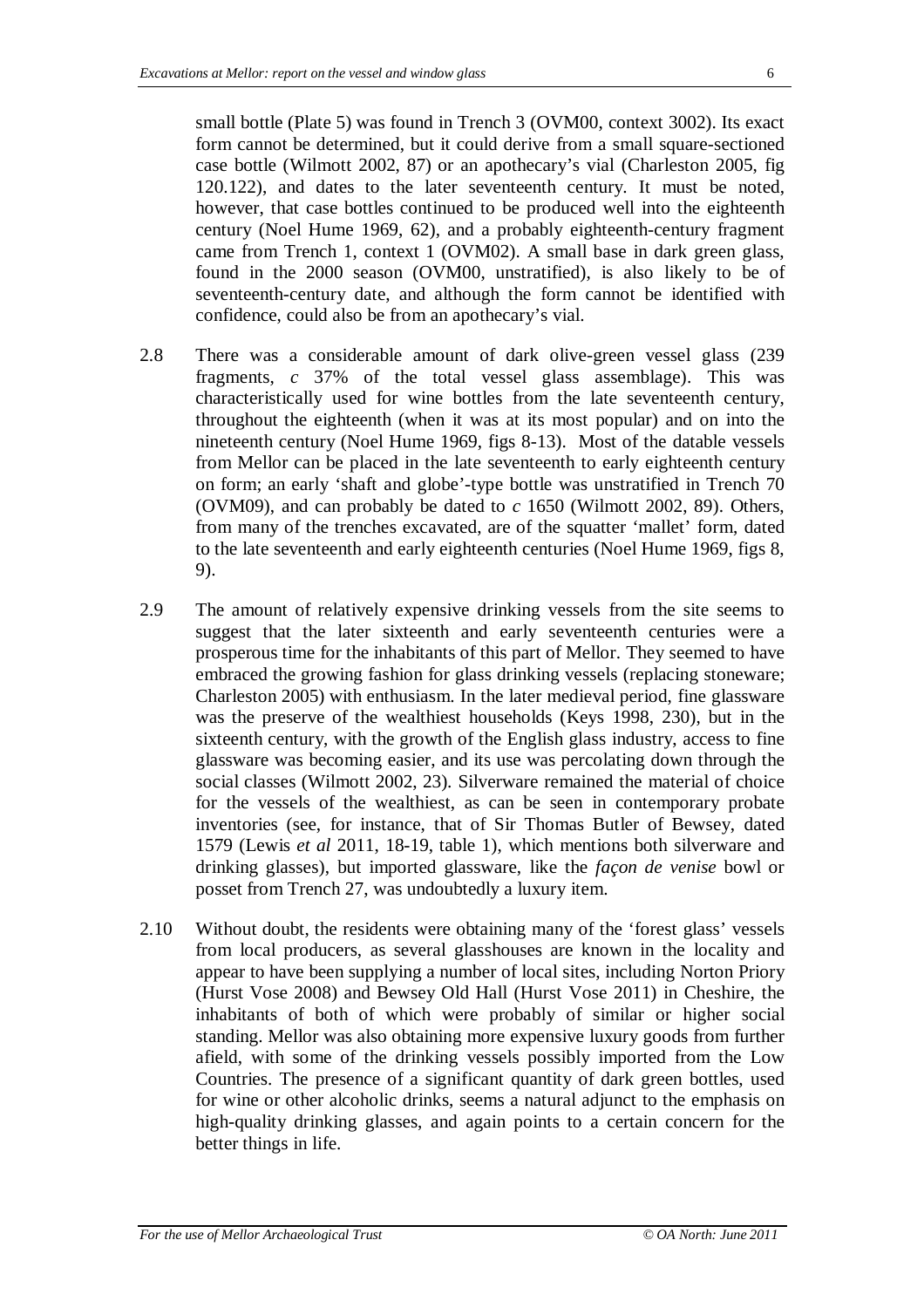- 2.11 *Eighteenth-century and later vessel glass*: there is little that can be identified as fine glass of eighteenth-century date, although a few colourless fragments from the feet of wine glasses, came from Trench 1, context 1 (OVM02), Trench 18, context 303 (OVM03) and Trench 36, context 2 (OVM05). All of them have the edge of the foot folded under, which is characteristic of vessels of early eighteenth-century date (Bate nd, 29), and they probably pre-date *c* 1730 (Bickerton 1984, 6). Nothing remains, however, of the stems or bowls of these vessels, apart from two small fragments of colourless engraved vessels, probably leaded, and possibly of eighteenth-century date, from Trench 3, context 1 (OVM03). Later wineglass fragments, from a single vessel with a turquoise bowl on a colourless plain stem, came from unstratified material in the 2006 season, and are probably late nineteenth or twentieth century in date. There are, in addition, several small fragments of Nailsea-type glass, in this case a small dark green vessel with marvered splashes and streaks of opaque white and pale blue. Fragments of a small base (Plate 6) came from unstratified material recovered in 2006, and of an elongated narrow neck from Trench 7 (OVM03) context 1. The Nailsea glasshouse began production in 1788 and continued to produce a wide range of vessels until the end of the nineteenth century (Vincent 1975), but it must be noted that 'Nailsea-type' glass was produced by several other manufacturers, who may have continued to produce such vessels over a longer period (*ibid*).
- 2.12 More utilitarian eighteenth-century vessels included fragments from the rims and necks of two small pharmaceutical bottles in pale bluish-colourless metal, from Trench 21, context 2 (OVM03), which might date to the last quarter of the century. Apart from these, eighteenth-century vessels are restricted to dark green wine bottles (see *Section 2.7*). The majority of these date to the late seventeenth and earlier part of the eighteenth centuries. This apparent decline in deposition over the century might suggest some change in the status and or habits of the occupants of the site but, as so little of the glass was recovered from securely stratified contexts, this must remain a subjective speculation.
- 2.13 The fragmentary and poorly stratified nature of the assemblage drastically reduces the significance of the nineteenth-century and more recent vessel glass from the site, and it is pointless to report on it in any detail. There is a wide range of tablewares, including pressed flint glass, imitating cut crystal, first produced in Britain *c* 1830 (Notley 1997, 6). There is a range of mould-blown bottles with applied rims dating to the late nineteenth and early twentieth centuries, and machine-made bottles, post-dating the introduction of the technique to Britain in 1907 (Hurst Vose 2008, 369). Again, it can only be a speculation, but the range and quality of the glassware used at the site during the nineteenth and twentieth centuries reflects a much more modest lifestyle than that of the seventeenth century.

#### 2.14 *Select Catalogue of vessels:*

1 Base of cylindrical beaker with applied base ring (Plate 1). The base has rigaree decoration. Greyish-colourless *façon de Venise* glass. Good condition, slightly dulled, incomplete. Ext diam: 50 mm OVM04, Trench 27, unstratified, late sixteenth-mid-seventeenth century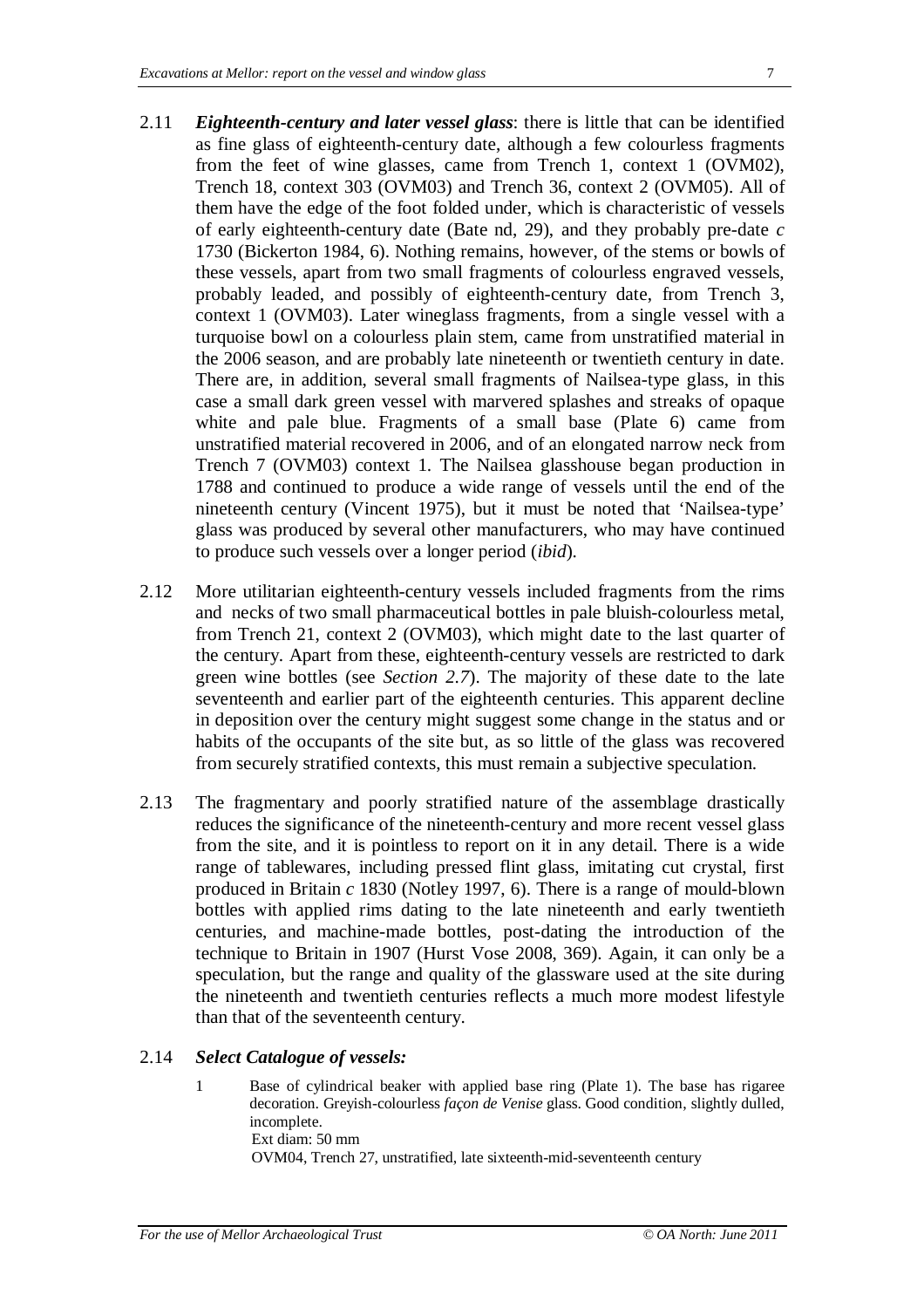- 2 An upright, fire-rounded rim, with ribbed and wrythen decoration, in *façon de Venise* greyish-colourless glass (Plate 2). Good condition, incomplete. Diam: *c* 60 mm; Th: 1-2.5 mm OVM02, Trench 25, unstratified, late sixteenth-seventeenth century
- 3 An upright, fire-rounded rim, with thick, cut trailed decoration, in very dark red or purple glass (Plate 3). Excellent condition, incomplete. Diam: *c* 60 mm; Th: 1-3 mm OVM04, Trench 27, unstratified, late sixteenth-seventeenth century
- 4 Small applied loop handle with remnant of the vessel wall, probably from a bowl or posset (Plate 4). *Façon de Venise* greyish-colourless glass. Excellent condition, incomplete. L: 23 mm OVM04, Trench 27, unstratified, late sixteenth-seventeenth century
- 5 Neck and rim of small bottle or vial (Plate 5). Dark green metal. Fair condition, incomplete. Diam: 32 mm OVM00, Trench 3, 3002, late seventeenth century
- 6 Fragments of a small base small in dark green with marvered splashes and streaks of opaque white and pale blue (Plate 6). Nailsea-type glass. Good condition, incomplete. Diam: *c* 70 mm OVM06, unstratified, late eighteenth-nineteenth century

#### **3 WINDOW GLASS**

- 3.1 In all, there were 301 fragments of flat glass for windows (Table 1), ranging in date from the sixteenth-seventeenth century to the modern day. Like the vessel glass, it was generally in very good condition, but fragments were small, seldom more than *c* 40mm in maximum dimension, and most were mid-pane fragments.
- 3.2 *Early post-medieval window glass:* there were, in total, 98 fragments of early post-medieval window glass, ranging between 1mm and 2.5mm in thickness, and in a range of colours (dirty greenish to bluish green) typical of potash-rich 'forest glass'. Where it could be determined, all seemed to be cylinder ('muff') blown, and there were small straight sheet-edge fragments, with a distinctive fire-rounded edge (Charleston 2001, 253), from Trench 1, context 1 (OVM02), Trench 27, unstratified (OVM04), and Trench 51, context 1 (OVM06). Such glass was made at both Bickerstaff (Hurst Vose 1995) and Haughton Green (Hurst Vose 1980; 1994) alongside vessels (see *Section 2*), and is broadly contemporary. Muff glass was the predominant form of window glass at this time, persisting into the early eighteenth century, to *c* 1720, when crown glass became predominant (Hurst Vose 2011, 181).
- 3.3 Although the fragments were small, grozed and diamond-cut pane edges survived on 13 fragments, suggesting that the glass came from small diamondshaped quarries, which would have been set within lead kame to form window lights. The use of a diamond point for glass cutting began in the sixteenth century (Archer 1985, 9), and remains in use to the present day. In one or two cases, differential weathering has preserved the line of the leadwork.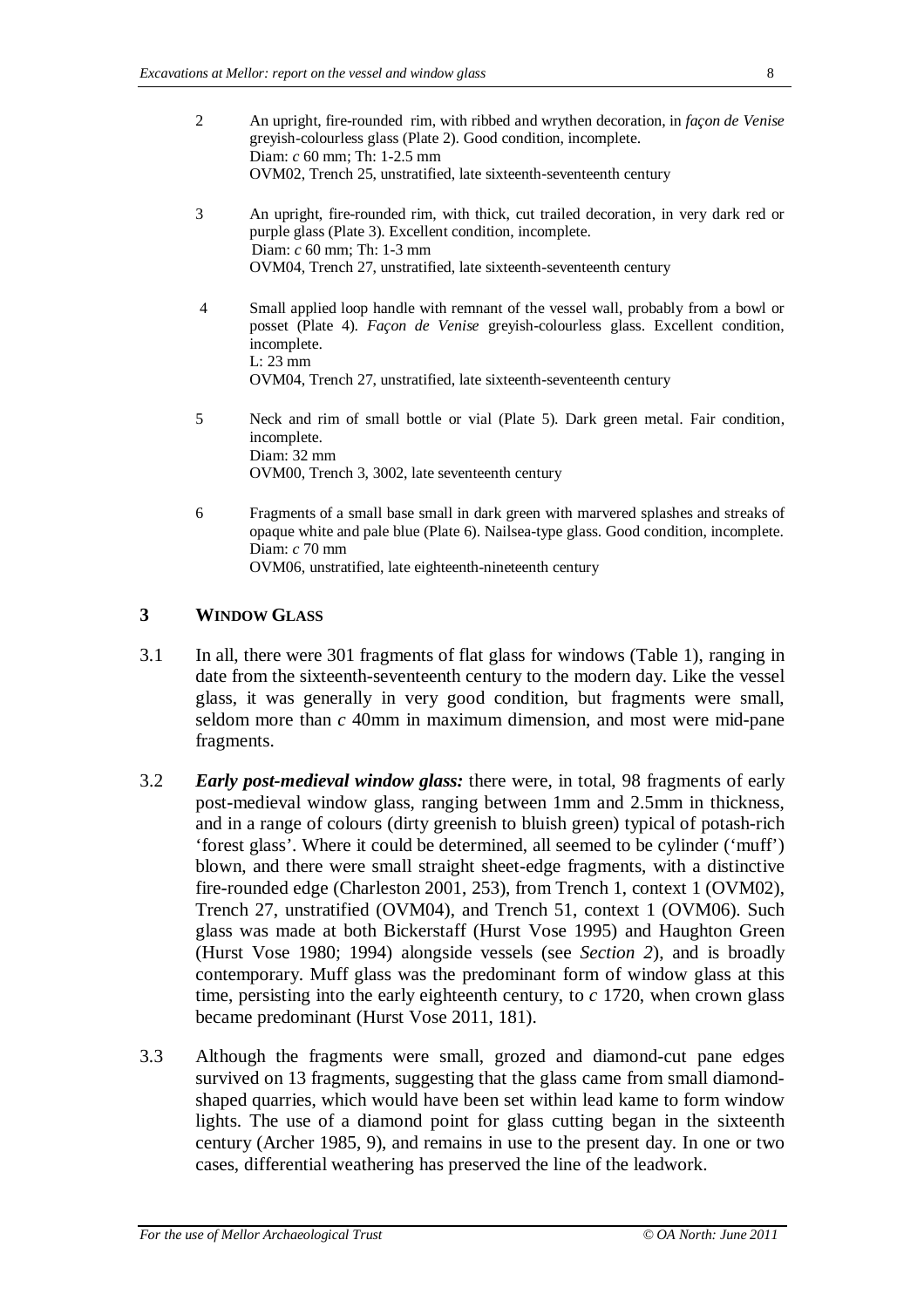- 3.4 *Eighteenth-century and later flat glass*: window glass is markedly more difficult to assign a date to than vessel glass, and most of the later glass can only be assigned the broadest of date ranges. There is nothing obvious to suggest the use of crown glass, in widespread use from *c* 1720 to *c* 1850 (Hurst Vose 2011, 181), on the site, although one or two fragments vary considerably in thickness over a short distance, which is a characteristic of this kind of glass.
- 3.5 Cast window glass came into production from the late eighteenth century, in St Helens (Barker and Harris 1994, 112) and, since then, several different mechanised processes have been used to produce plain and textured sheet glass (Hurst Vose 2011, 181). There are, in addition, a few fragments of coloured sheet, presumably originating in 'stained' glass used in nearby domestic buildings. Two small fragments from Trench 15, context 2 (OVM01) are cased ruby glass, with decorative patterns formed by cutting away the thin layer of red glass, and there is a small square cased ruby quarry from Trench 3, context 3002 (OVM00); these are likely to be of nineteenth-century date.

#### **4 SUPPLEMENT TO THE ROMAN POTTERY REPORT**

4.1 A small group of Romano-British pottery was examined (Table 2). Deriving mainly from Trenches 70 and 71, excavated in 2009, they were not submitted for inclusion in the main pottery report by Ruth Leary. This group comprises 31 sherds, weighing 457g. Several fragments from trenches excavated earlier were also encountered in the mixed boxes of finds examined. These are included in Table 2, and tabulated (Table 3), but it seems possible that they have been included in earlier catalogues, and thus are likely to appear in Leary's archive report (Leary nd).

| <b>Excavation season</b> | <b>Site sub-division</b>      | No fragments   | Weight<br>(g) |
|--------------------------|-------------------------------|----------------|---------------|
| OVM <sub>99</sub>        | General unstratified          | $\overline{c}$ |               |
| OVM <sub>02</sub>        | Trench 20                     |                |               |
| OVM <sub>03</sub>        | Trench 18                     |                |               |
| OVM <sub>05</sub>        | Trench 33                     | $\mathfrak{D}$ |               |
| OVM <sub>08</sub>        | Trench 65                     |                |               |
| OVM <sub>09</sub>        | Context 1, trench unspecified | $\overline{2}$ | 52            |
|                          | Trench 70                     | 20             | 197           |
|                          | Trench 71                     | 9              | 208           |
| <b>Total</b>             |                               |                | 457           |

*Table 2: Distribution of Romano-British ceramic vessels examined for this report*

4.2 Examination of the pottery reiterates Leary's comment (Leary nd) that the condition of the pottery was poor, most of the sherds being small and abraded, having suffered from burial in acidic soil conditions. The pottery was highly fragmented with many tiny scraps defying firm identification, and some fabric divisions are affected by these conditions. It is very likely that a proportion of the oxidised ware group was originally white or red slipped. There seems nothing in the small group examined that is not represented in the fabric series presented by Leary, and the same terminology is used here.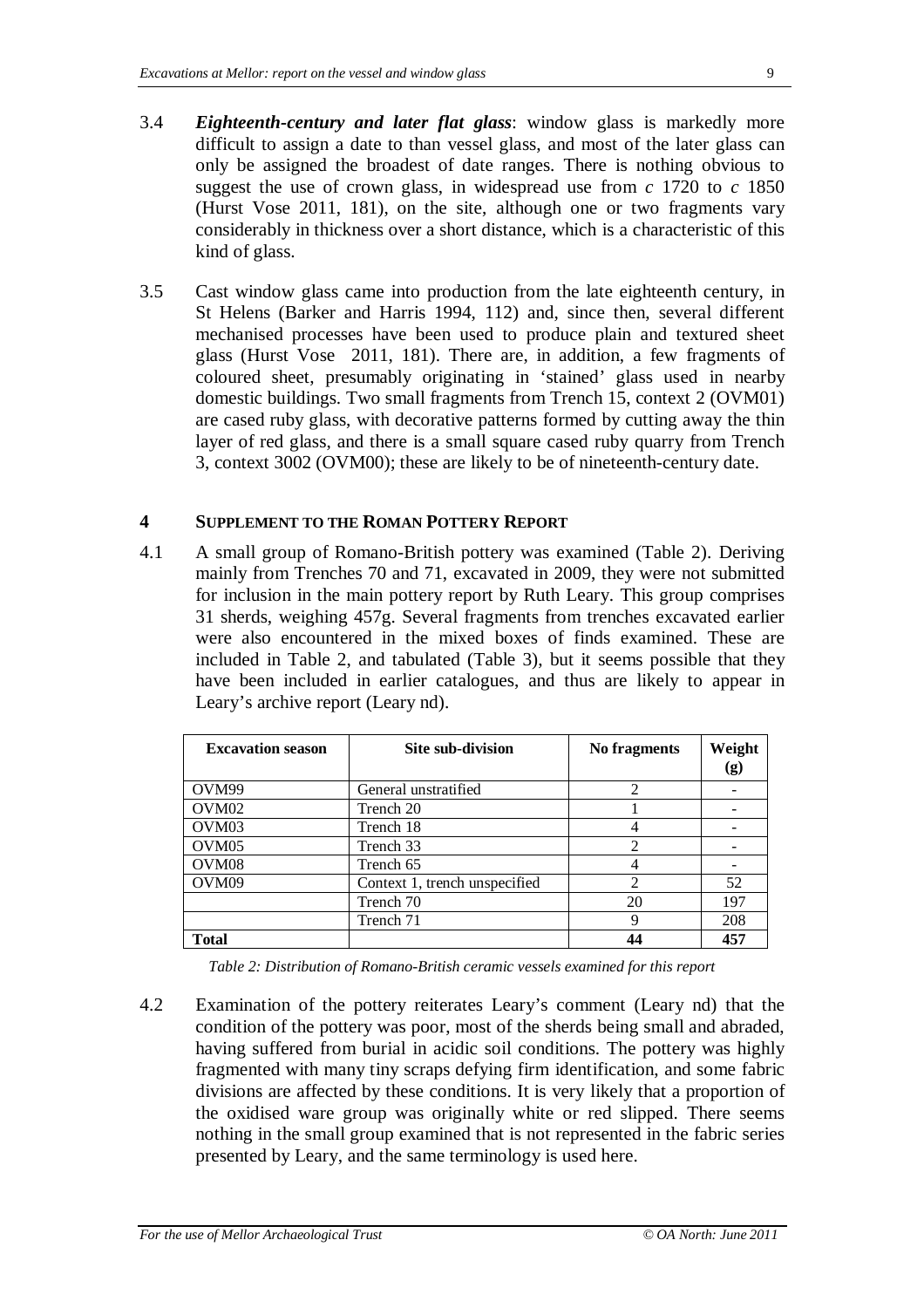| <b>Excavation Site sub- Context</b> |                         |                | No.                         | Weight (g) | <b>Description</b>                                                         |
|-------------------------------------|-------------------------|----------------|-----------------------------|------------|----------------------------------------------------------------------------|
| <b>Season</b>                       | division                |                | fragment                    |            |                                                                            |
|                                     |                         |                | s                           |            |                                                                            |
| OVM99                               | General<br>unstratified | 9999           | $\mathfrak{D}$              | 4          | Small undiagnostic body sherd and chip                                     |
| OVM <sub>02</sub>                   | Trench 20               | 152            |                             | 30         | Bead rim, large vessel, coarse vesicular fabric                            |
| OVM <sub>03</sub>                   | Trench 18               | 305            | $\mathcal{D}_{\mathcal{A}}$ | 14         | Greyware jar, early rim                                                    |
| OVM <sub>03</sub>                   | Trench 18               | 305            |                             | 8          | Body sherd, vesicular or calcite-gritted                                   |
| OVM <sub>03</sub>                   | Trench 18               | 305            |                             | 24         | Rim fragment, form suggests Dales ware, but fabric<br>does not seem shelly |
| OVM <sub>05</sub>                   | Trench 33               | 20             | $\mathcal{D}$               | 22         | Reduced calcite-gritted fabric, very hard-fired. Flat<br>base              |
| OVM08                               | Trench 65               | $\mathfrak{D}$ | 4                           | 24         | Three body, coarse oxidised; one body greyware                             |
| <b>Totals</b>                       |                         |                | 13                          | 126        |                                                                            |

| Table 3: Other fragments of Romano-British pottery examined |  |  |
|-------------------------------------------------------------|--|--|
|-------------------------------------------------------------|--|--|

- 4.3 An additional three fragments (90g) of Black Burnished ware 1 (BB1) were recorded: one body sherd from a small jar from Trench 70, context 2; and two joining body sherds from a jar from Trench 71, context 181, fill of pit 180. In both cases, the vessels seem to bear an acute lattice, and there seems every reason to date to the Antonine period, as proposed by Leary (nd).
- 4.4 Seven fragments (118g) fall within Leary's greyware group. Four vessels are represented, two jars, a bead-rim bowl, and a perforated fragment, probably from a strainer of some kind. One of the jars, a neckless everted-rim jar of late first/early second-century date, from Trench 70, context 362, resembles one in Leary's GRA12 fabric, although the fabric of this example is clearly different, having a marked black surface.
- 4.5 Fifteen fragments (137g) fall within Leary's oxidised ware group (nd). Most are abraded body sherds, and no attempt can be made at an estimate of the number of vessels represented. Most appear to fall within her general Cheshire Plains oxidised ware group, and one (6g), from Trench 70 context 362, shows the remnant of a cream external slip (FLB1). Also included in this group is a single small fragment from the base of a Severn Valley (SV) ware vessel (4g), from Trench 70, context 359. There is also one fragment (20g) in an open vesicular ware from the topsoil (context 1), which does not seem to resemble the shelly fabrics described by Leary, having a noticeable amount of mica visible on the surfaces. Although clearly from immediately below the rim of a relatively small everted-rim jar, nothing more can be said of the form. A single unidentifiable scrap (2g) was from Trench 70, context 2. In addition, four joining fragments (64g) of a mortarium came from Trench 70, context 68. This is probably a Mancetter-Hartshill (MH) product.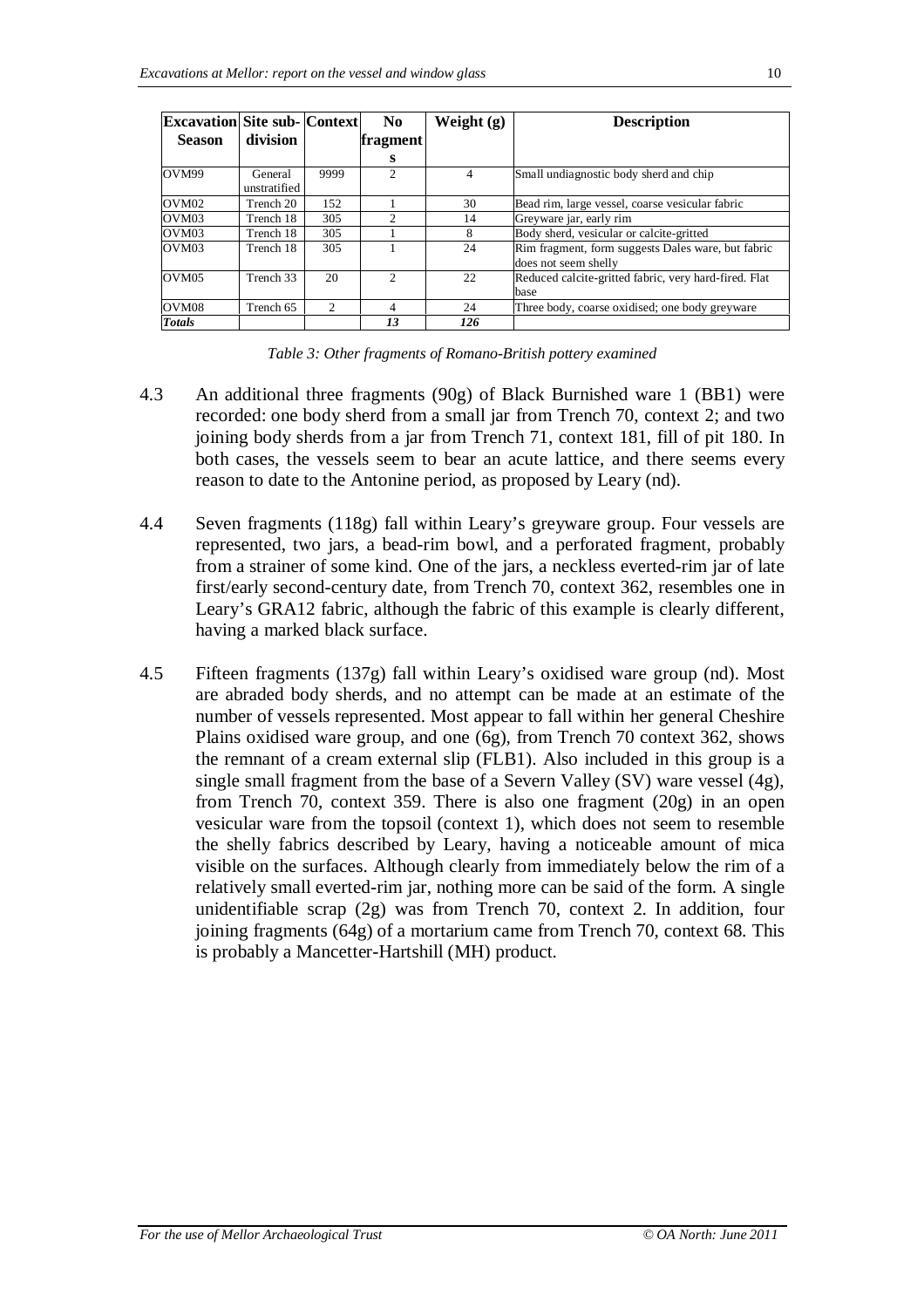#### **5 BIBLIOGRAPHY**

Archer, M, 1985 *English Stained Glass*, London

Bate, P, nd *English Table Glass*, London

Barker, TC, and Harris, JR, 1994 *A Merseyside town in the Industrial Revolution: St Helens, 1750-1900*, London

Bickerton, LM, 1984 *English Drinking Glasses 1675-1825*, Princes Risborough

Charleston, R, 2001 Vessel Glass, in J Blair, and N Ramsey (eds), *English Medieval Industries*, London, 237-64

Charleston, R, 2005 Fine vessel glass, in M Biddle, *Nonsuch Palace: the Material Culture of a Noble Restoration Household*, Oxford, 200-35

Hurst Vose, RH, 1980 *Glass*, London

Hurst Vose, R, 1994 Excavations at the  $17<sup>th</sup>$ -century glasshouse at Haughton Green, Denton, near Manchester, *J Post-medieval Archaeol*, **28**, 26-30

Hurst Vose, R, 1995 Excavations at the *c* 1600 Bickerstaff Glasshouse, Lancashire, *J Merseyside Archaeol Soc*, **9**, 1-24

Hurst Vose, R, 2008 Glass Vessels, in F Brown and C Howard-Davis, *Norton Priory: Monastery to Museum, Excavations 1970-87,* Lancaster Imprints, **16**, Lancaster, 358-70

Hurst Vose, R, 2011 The window and vessel glass, in Lewis *et al* 2011, 180-4

Keys, L, 1998 Glass vessels, in G Egan, *The Medieval Household: Daily living c.1150-c.1450*, Medieval Finds from Excavations in London, **8**, London, 217-20

Leary, R, nd *The Romano-British coarsewares from Mellor*, unpubl rep

Lewis, J, Heawood, R, and Howard-Davis, C, 2011 *Bewsey Old Hall, Warrington, Cheshire: Excavations 1977-81 and 1983-5*, Lancaster Imprints, **17**, Lancaster

Noel Hume, I, 1969 *A Guide to the Artifacts of Colonial America*, 1991 repr, New York

Notley, R, 1997 *Pressed Flint Glass*, Princes Risborough

Oa North, 2011 *Chester Cathedral Quarter, Archaeological Evaluation, Revised Report*, unpubl rep

Vincent, K, 1975 *Nailsea Glass*, London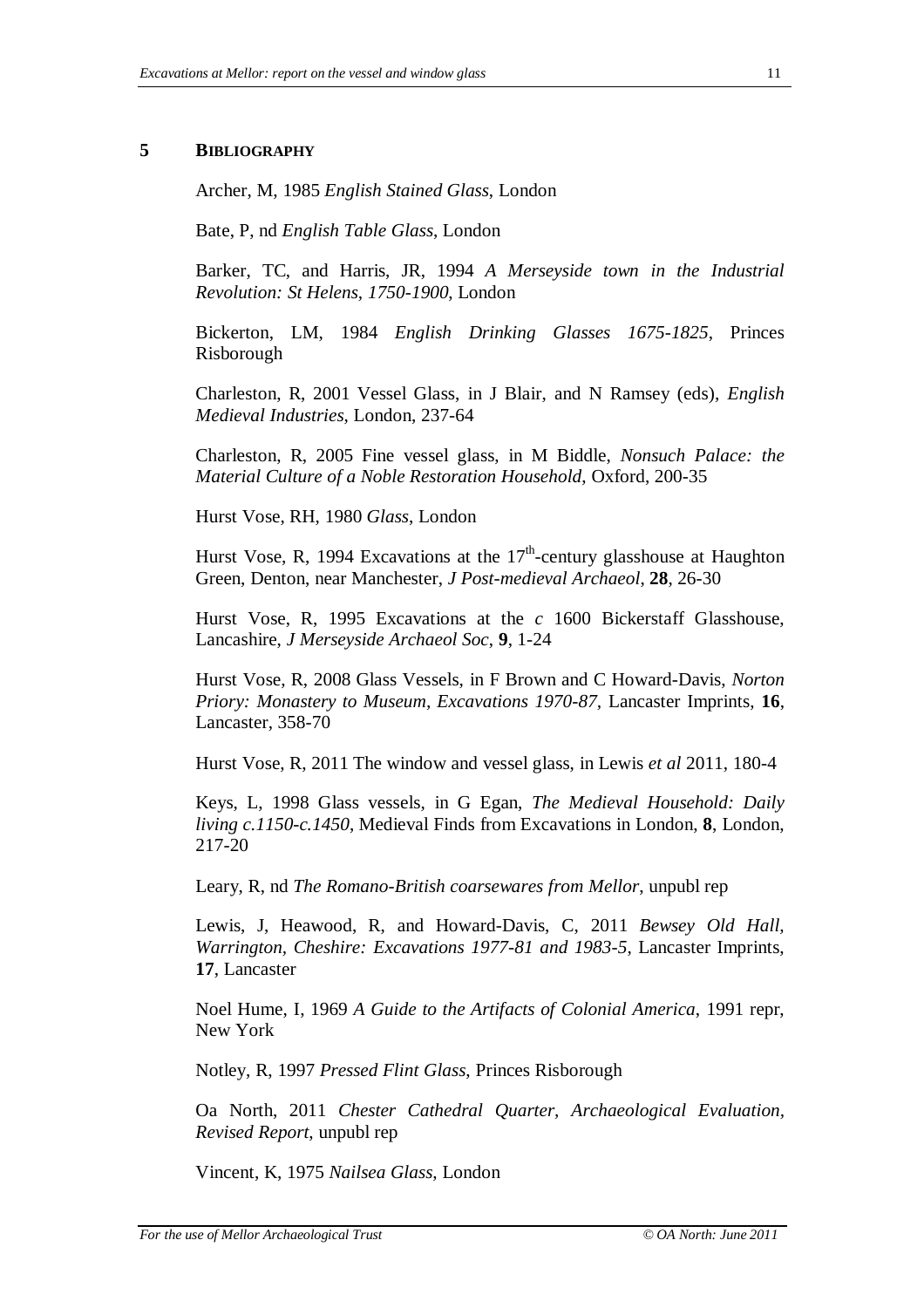Wilmott, H, 2002 *Early post-medieval vessel glass in England c.1500-1670*, CBA Res Rep, **132**, York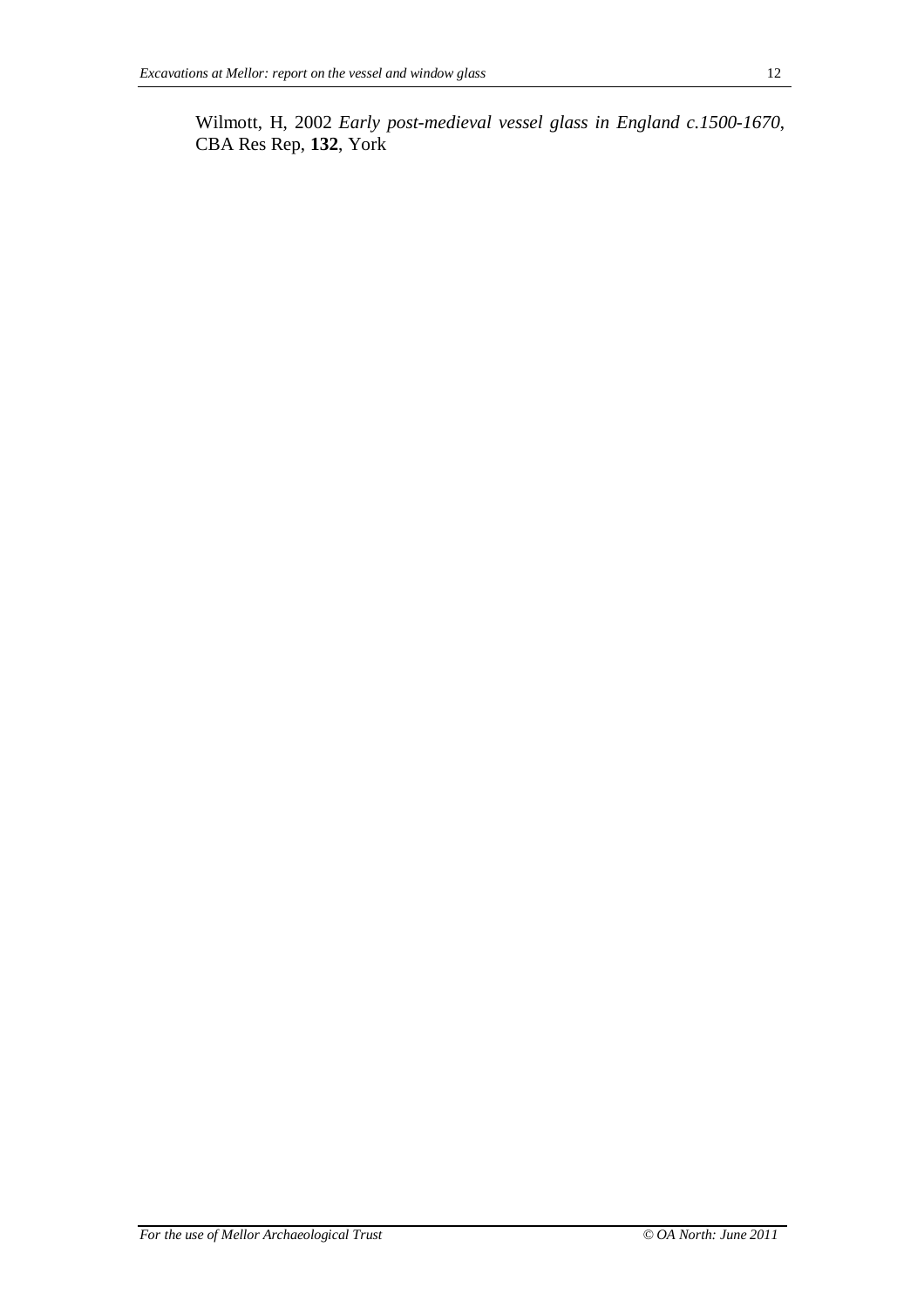## ILLUSTRATIONS

## **LIST OF PLATES**

| Plate 1 | Base of cylindrical beaker |
|---------|----------------------------|
|---------|----------------------------|

- Plate 2 *Façon de Venise* glass beaker, with ribbed and wrythen decoration
- Plate 3 Rim fragment in dark red or purple glass
- Plate 4 Small applied handle, in *façon de Venise* glass, probably from a bowl or posset
- Plate 5 Neck of a small bottle, probably locally manufactured
- Plate 6 Small fragment of Nailsea-type glass, with marvered splashes and streaks of opaque white and pale blue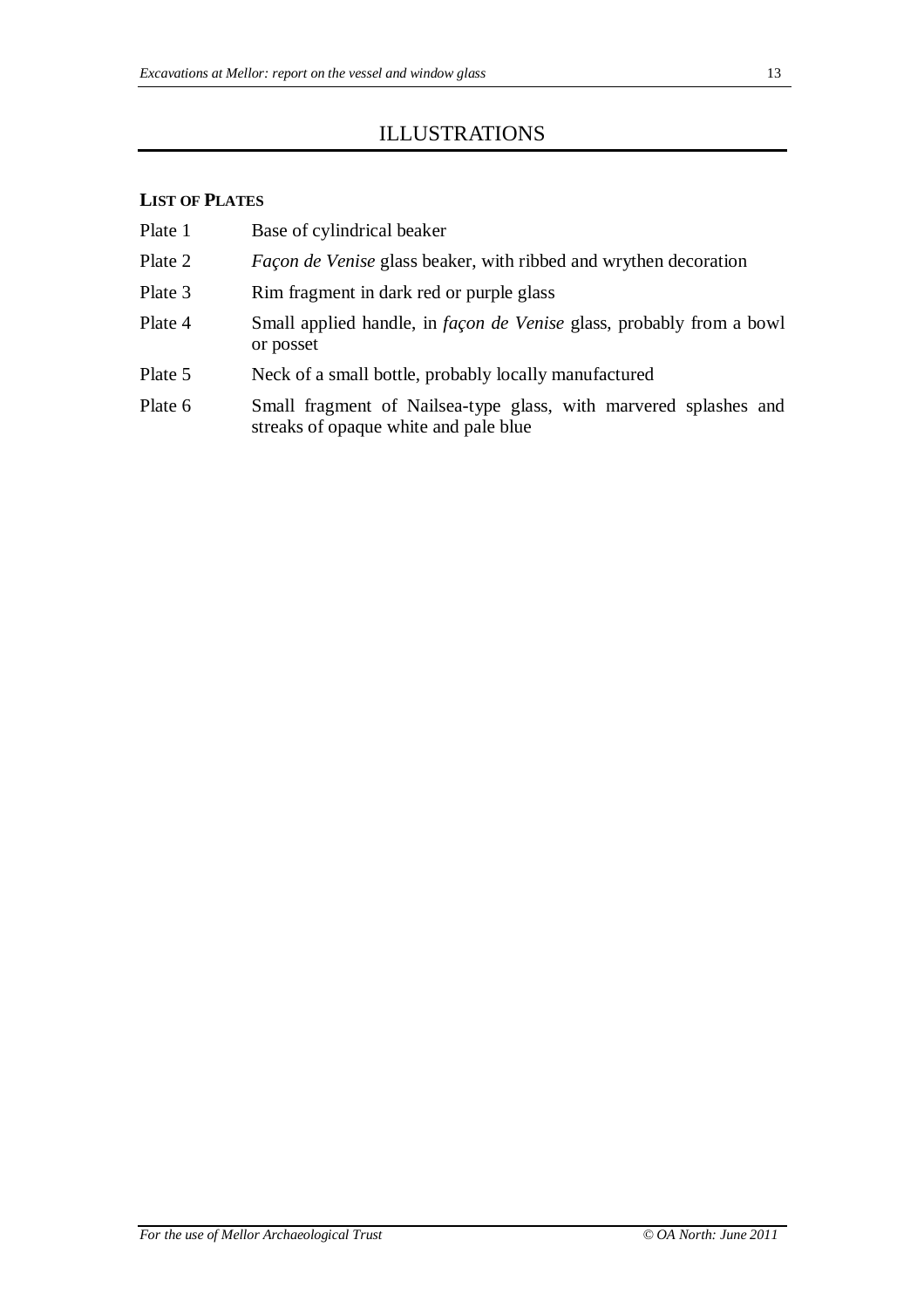

*Plate 1: Base of cylindrical beaker*



*Plate 2: Façon de Venise glass beaker, with ribbed and wrythen decoration*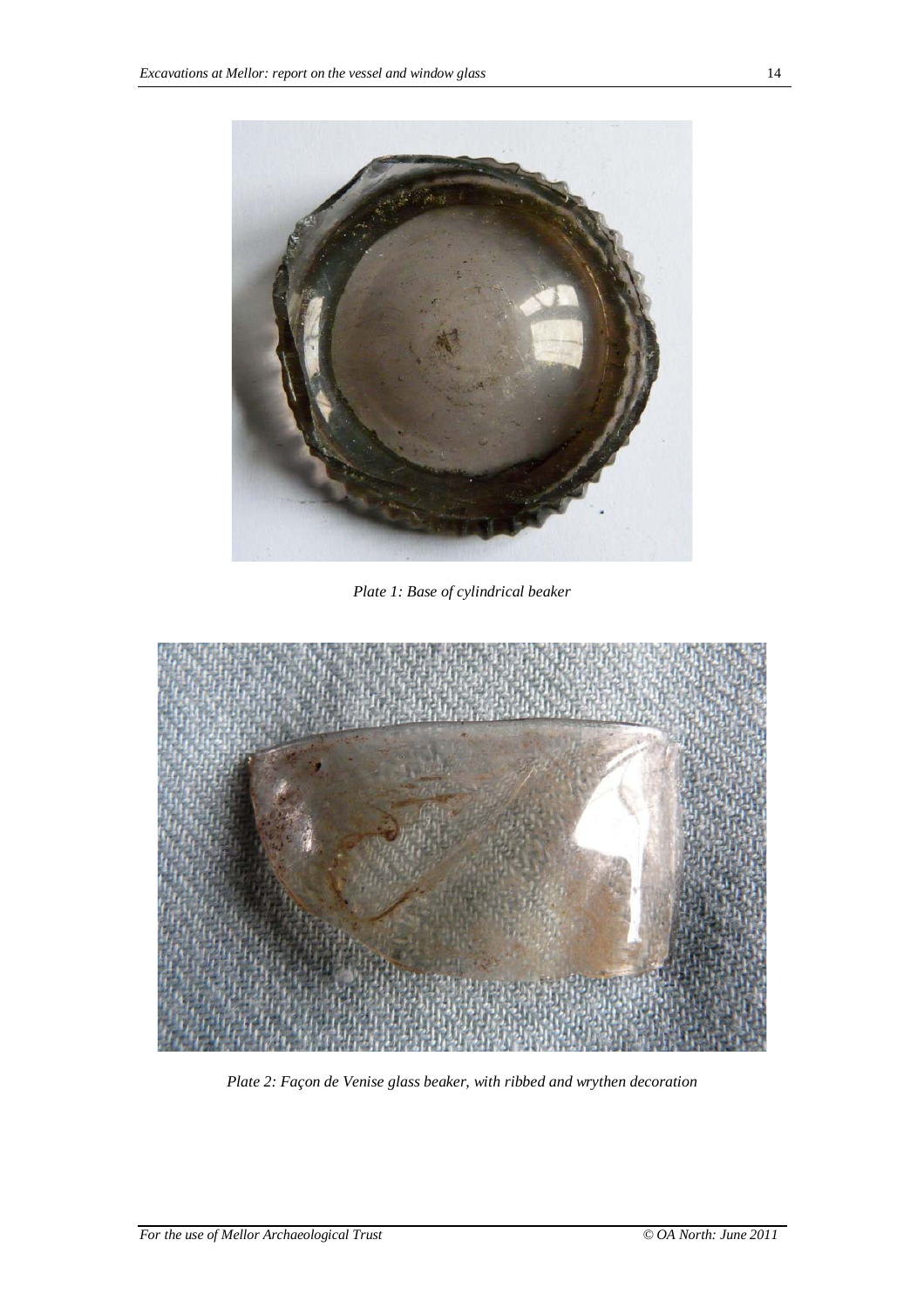

*Plate 3: Rim fragment in dark red or purple glass*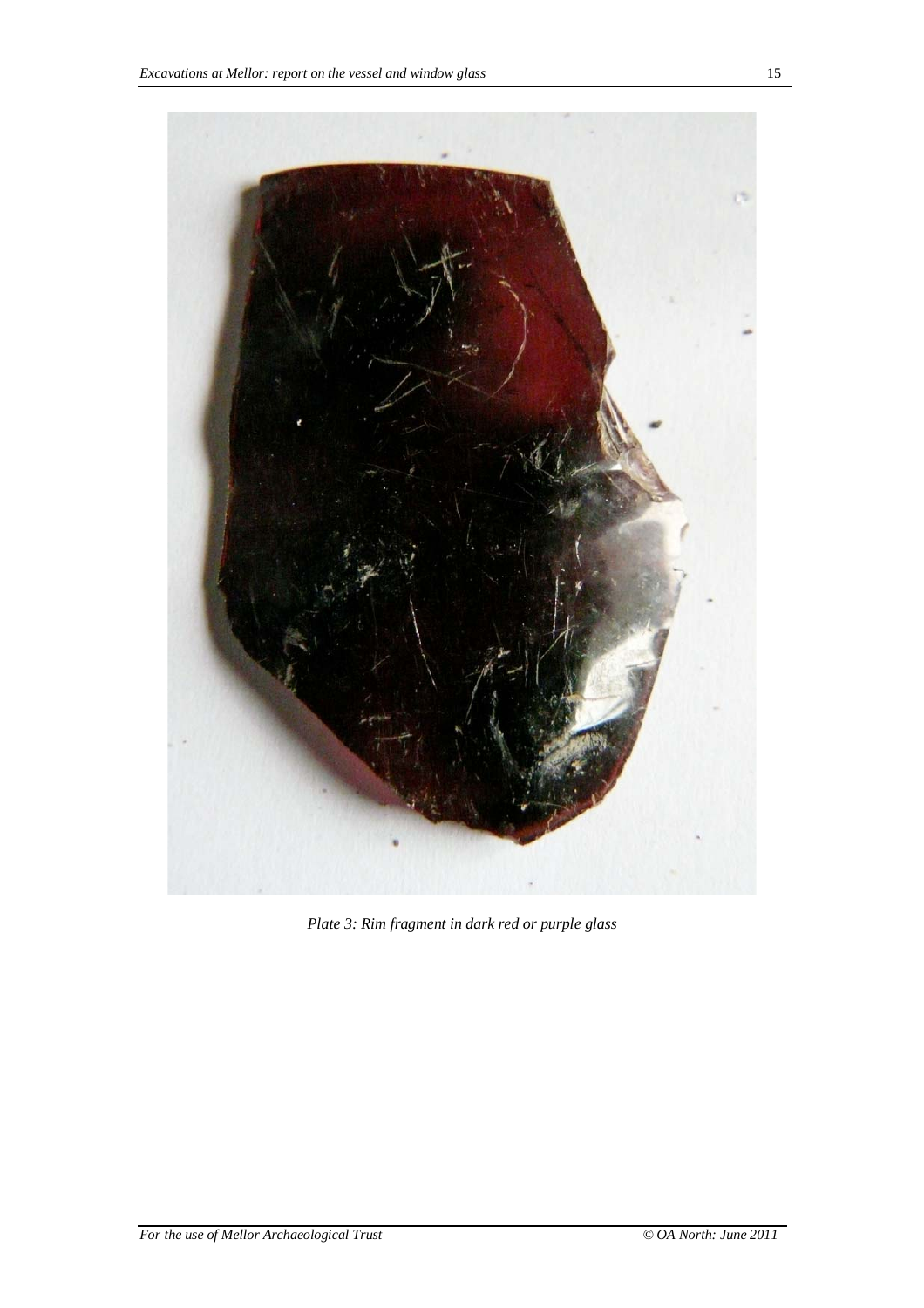

*Plate 4 Small applied handle, in façon de Venise glass, probably from a bowl or posset*



*Plate 5: Neck of a small bottle, probably locally manufactured*